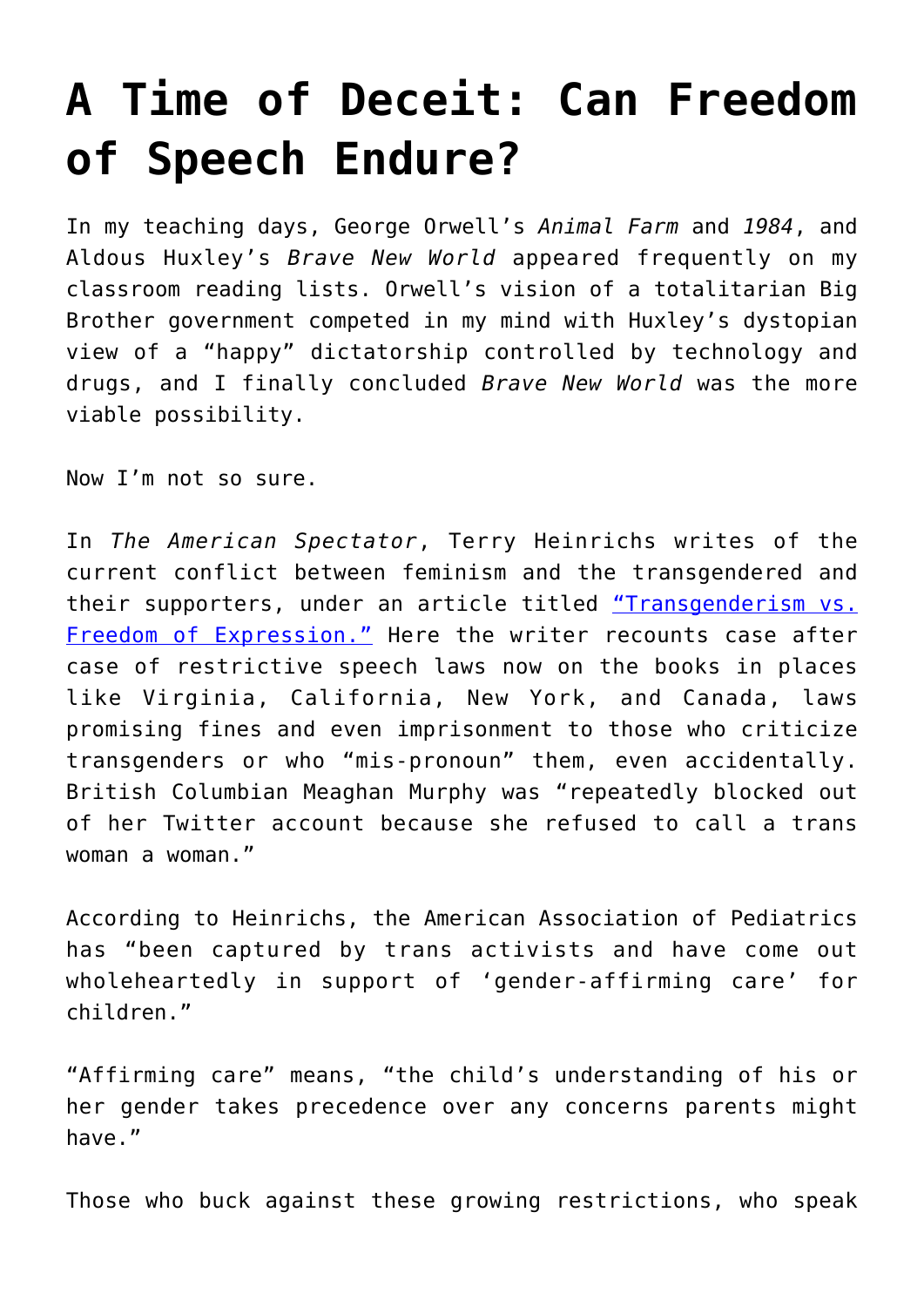out against transgender surgeries for young people – one doctor "who said that performing such surgeries 'is cooperating with mental illness'" suffered censure from his colleagues – or who protest the participation of transgendered men in female sports risk not only legal consequences, but also vicious assaults on social media.

Enter George Orwell.

In *1984*, Orwell gave us vocabulary for the situation we face today, not just in the particular case of transgenderism but also in all areas of political correctness and governmental and legal restrictions. Here are just a few of Orwell's creations:

**Newspeak** is political correctness on steroids. Only certain approved ideas are up for discussion. If you can't speak newspeak, best not to speak at all.

**Unperson** is what you'll become when you step out of line, breaking the law or saying the wrong thing. You are erased from society and from history. The tearing down of statues in our public square; the alterations in our history books and curricula; the de-platforming of those whose ideas some deem evil or insensitive: this is our version of creating unpersons.

**Facecrime** was a mere facial expression indicating distaste, while **speakwrite** was a voice to text transcription device. The use of technology to record facial expressions and spoken words indicating subversion or distaste for Big Brother mirrors China's use of cameras and its "social credit" system. There, citizens are judged "good" for obeying a traffic light or "bad" for jaywalking. In America, we have a similar system at work in our social media for keeping people in line.

**Proles**, short for proletarians, are the bulk of the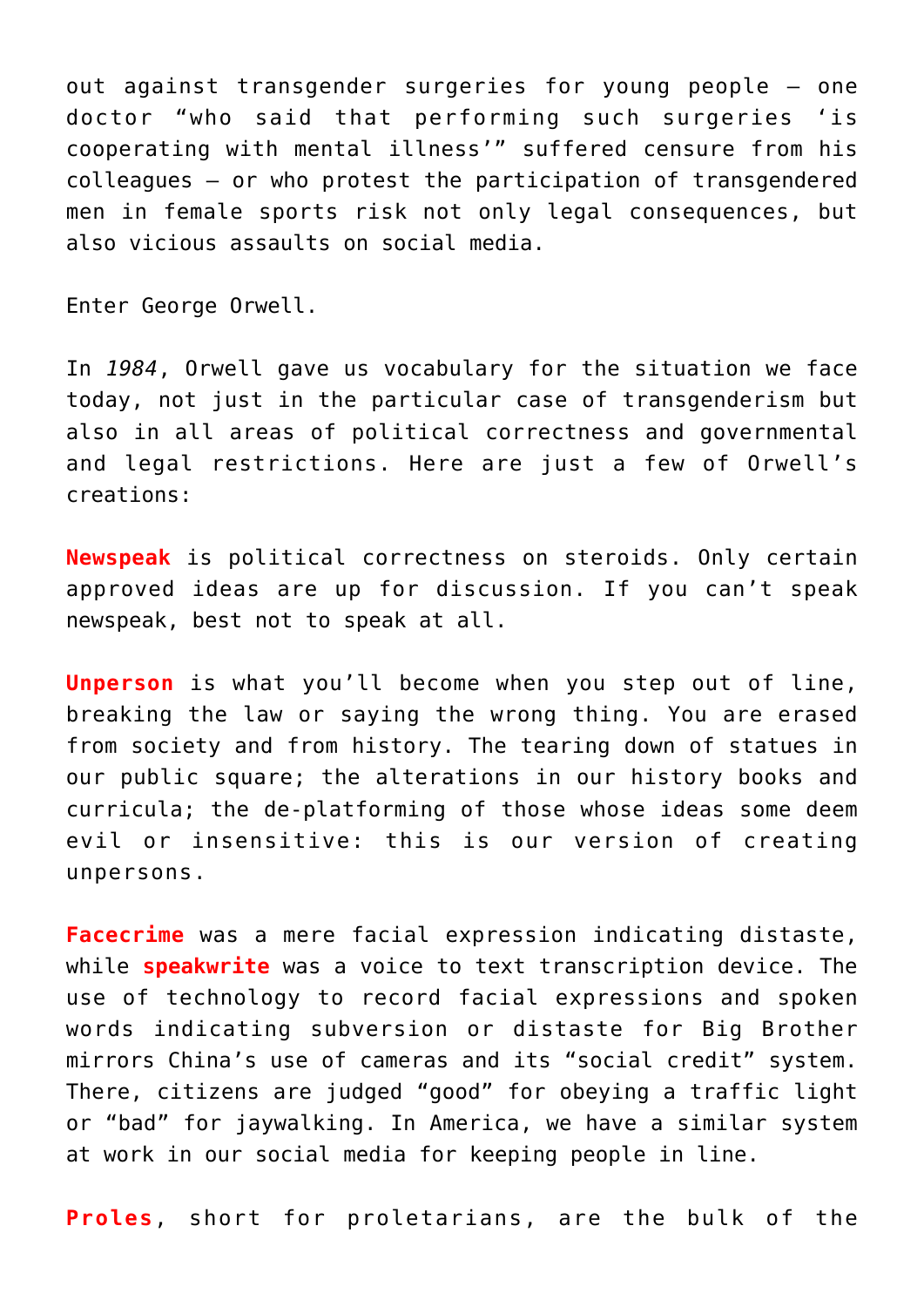population, disdained as garbage by the elites. Sound familiar?

**Doublethink** is the ability to hold two contradictory ideas in mind. As Orwell describes it in *1984,* it means being able "to repudiate morality while laying claim to it, to believe that democracy was impossible and that the Party was the guardian of democracy…." Orwell gives us an example of doublethink in these slogans from 1984's first chapter: "War is Peace, Freedom is Slavery, Ignorance is Strength."

**Goodthinker** refers to a person adept in Newspeak. Goodthinkers can be found in certain gender students departments in our colleges, indeed in most of liberal art fields.

**Joycamps** are gulags for dissidents. China has these joycamps. Here we send violators to sensitivity training sessions or simply unperson them.

**Thinkpols** are the thought police. In *1984*, they actively track all citizens in the Party. Here in America they are unnecessary. Many of us happily act as thought police, and mob someone who makes what we believe is an offensive remark, however innocently delivered or intended.

**Oldthink**, as you may guess, applies to believers in old ideas that the Party is forever trying to eradicate. The proles who vote for such figures as Donald Trump or even Tulsi Gabbard are practicing oldthink. If they had total power, the goodthinkers might round up these people, and either unperson them or send them to joycamps.

Though he may have never actually said or wrote it, Orwell is often credited with this aphorism: "In a time of universal deceit, telling the truth is a revolutionary act." Certainly that was one of the themes in *1984*.